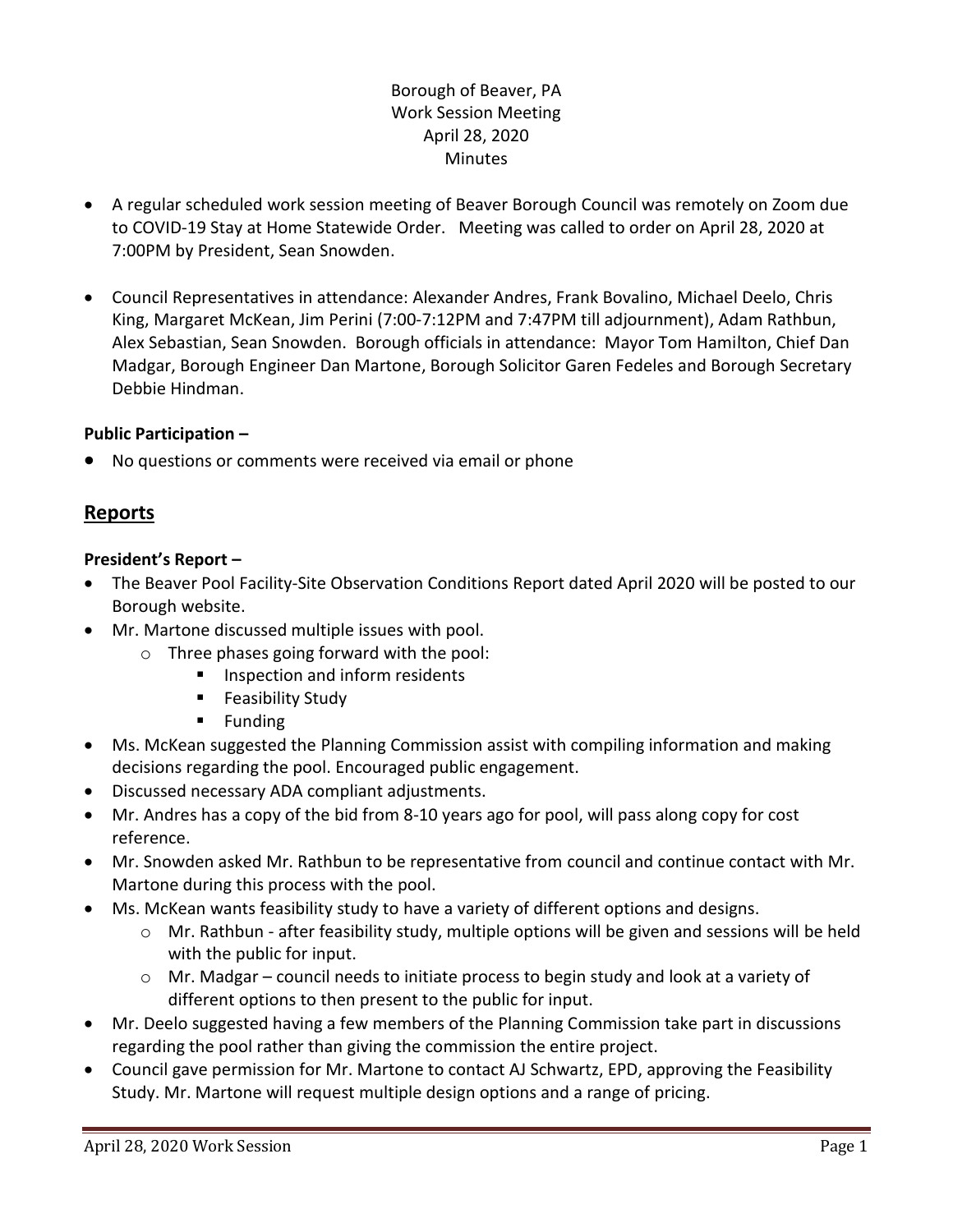- Mr. Snowden thanked Mr. Madgar for suggesting that Mr. Martone be present during inspection of the pool.
- Code Enforcement Department complaints
	- $\circ$  Complaint on social media wasn't entirely accurate, however the Borough Manager discussed the incident with the Code Officer.
	- o Mr. Deelo spoke with resident regarding a different complaint.
	- o Mr. Snowden and Mr. Deelo thanked Code Enforcement Officers for their work in the community and working with residents.
	- o Ms. McKean suggested discussing protocol response on apps/social media for future complaints.
		- Mr. Snowden wants the Borough to be cautious as to what they put on social media but the issue can be discussed at a later date.
- Signs in yards for construction being completed on homes.
	- $\circ$  A request was submitted to display construction signs one week prior to work, during, and one week after work is completed. Will be put on the agenda to discuss at a future Council Meeting.
	- $\circ$  Mr. Deelo suggested that the Borough does not take a position on the matter, and leave incidences up to the Code Enforcement Officers.

# **Manager's Report –** Reported by Chief Madgar

- Ms. Hindman has been in consistent communication with our Emergency Management Coordinator, Mr. Linkimer and Fire Department. Around \$2,500 in materials have been spent on cleaning supplies and equipment required for COVID-19 safety. Borough has received 40 disposable masks and two sets of goggles from FEMA. All other equipment is the responsibility of the Borough. All costs will be recorded for reimbursement.
- A company from Pittsburgh disinfected and treated the Borough building and police cars free of charge.
	- o Will go over treatment options and pricing for future use.
- Basketball courts
	- $\circ$  Backboards and posts will be installed before paint and seal is applied. Expected to be completed in the next 30 days.
- Received Liquid Fuels \$145,000
- Finance report is looking good. Recycling Grant is in process, should receive reimbursement in 4-6 weeks.
- Borough Office remains closed from public but still business as usual no complaints from public
- Ms. Hindman Website is constantly being updated and kept up to date with information regarding events and COVID-19. Also keeping in consistent contact with Beaver County Chamber of Commerce and Beaver Chamber of Commerce. Beaver Chamber of Commerce has not stated any concerns with businesses possibly closing, they are being creative with curb pickup and on-line orders.
- Residents are being very supportive, Borough and Police Department have had many donations of gift cards, cleaning supplies, etc.
- Beaver County COG COVID-19 database Mr. Andres will forward link to Ms. Hindman to add to website.
- Mr. Snowden approved the Engineer Report regarding the pool be added to the Borough website.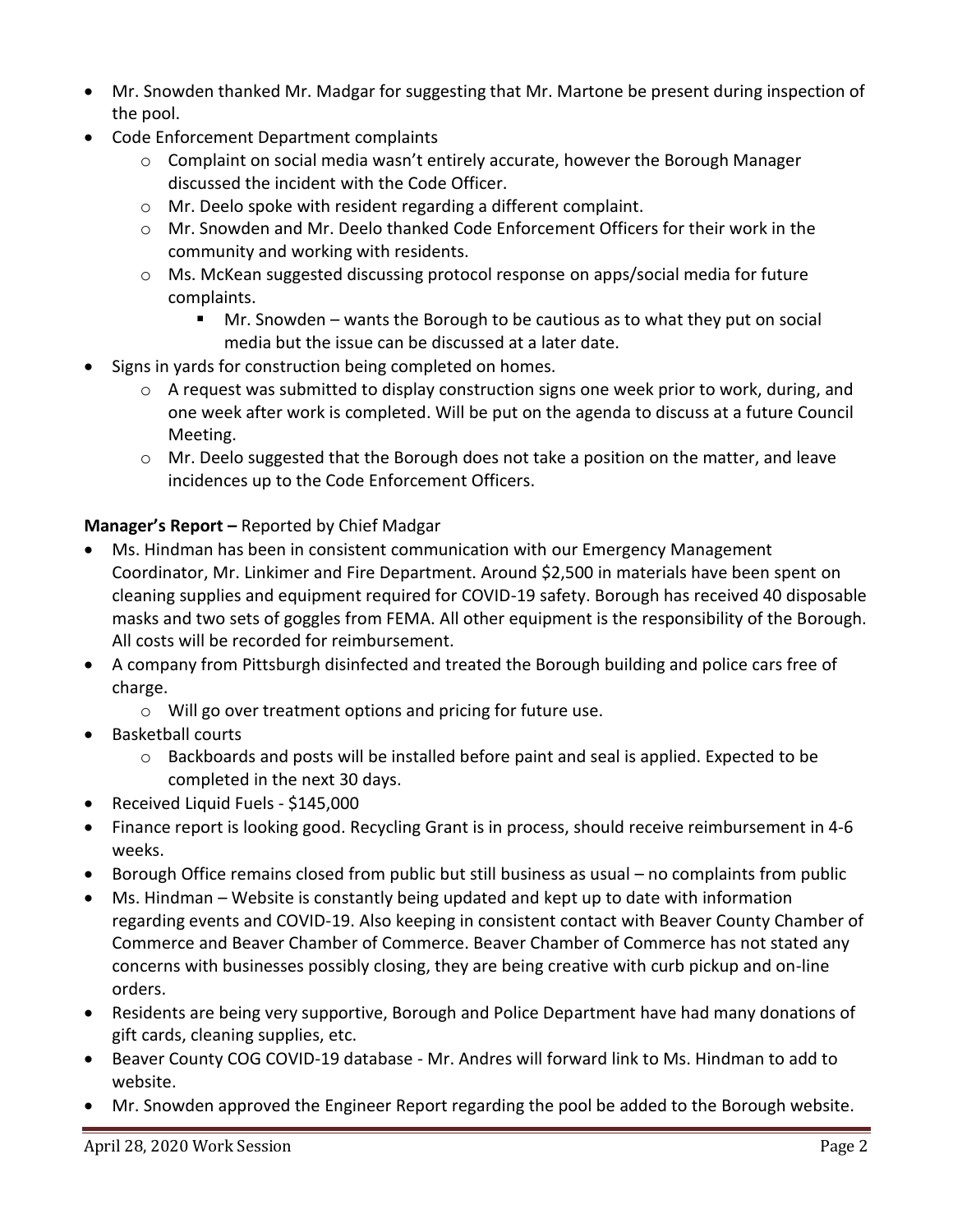- Mr. Perini asked about water supply regarding the Bridgewater property, on Fair Avenue.
	- $\circ$  Mr. Snowden water would be used through the Beaver Falls Municipal Authority, as they provide services to Bridgewater. However, we have been informed that the current sale of the property will not be going forward.

## **Mayor Hamilton**

 Thanked Mr. Madgar, Ms. Hindman and all Borough employees for keeping the Borough running and following guidelines during this crisis.

**Police Chief Madgar –** No report

## **Fire Department – Reported by Mr. Perini**

Answering all calls, keeping minimum amount of people in building and wearing masks.

## **Emergency Management Coordinator - No report**

### **Engineer**

Discussed Engineer Report included in packet

## **Solicitor**

- Borough has ordinance that addresses construction signs and lists that signs cannot be lighted, size restrictions, and must be removed from the property within six months or whenever the building is first occupied.
- Mr. Fedeles will work with Mr. Martone to look at our current zoning ordinance to address smaller construction signs.
- PA Governor has issued guidelines as to where each county should be before reopening new COVID-19 cases versus population. Currently, Beaver County does not fit guidelines to allow reopening. This is being discussed at a county and state level.
	- o Government operations are considered essential businesses and it is up to each government to determine how they want to function and what guidelines they want to set at this time. Council should start to think about what guidelines they would like to set for the Borough building once reopened to the public.
	- o Mr. Madgar will work with Mr. Fedeles to put together guidelines for the next council meeting.

## **Council Committee Reports**

## **Public Safety/Code Enforcement – Reported by Mr. Sebastian**

A written complaint was received from a property owner on  $2^{nd}$  Street, Mr. Sebastian will discuss further with Mr. Martone.

## **Finance – Reported by Mr. Perini**

- E-mail was sent out to council from Mr. Kennedy that summarized a conversation Mr. Kennedy and Mr. Perini had regarding impacts of unemployment rates on the budget.
- Most property taxes are being paid.